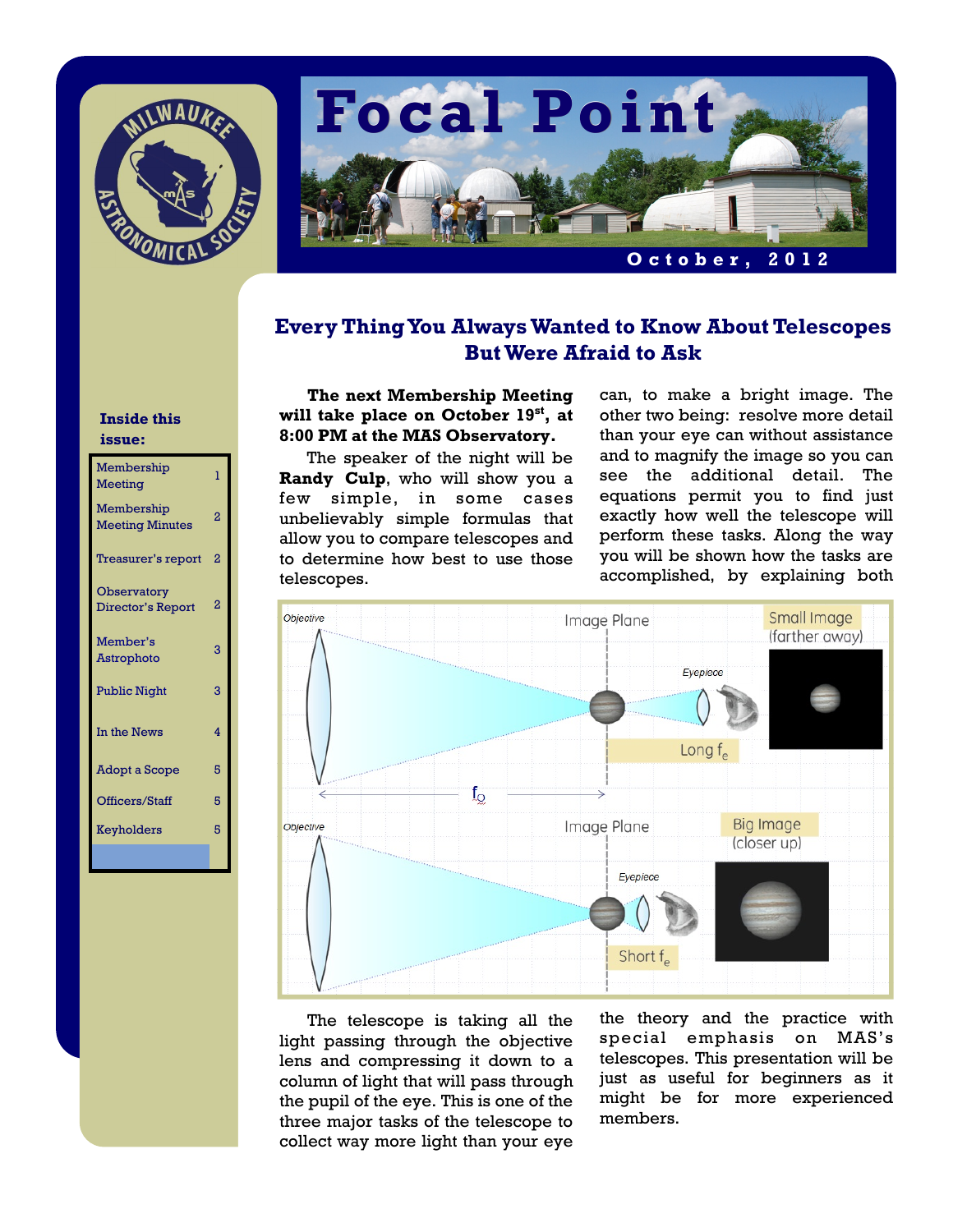## **Treasurer's Report**

 The MAS has received \$419 from parking donations, and \$3833 from membership renewal.

 Payments of utility bills, fire extinguisher service, Annual Picnic expenses and web domain fee totaled \$361.66.

 A budget has been made for this year, with \$2708 set aside for the expected bills not including money for gas, salt and cleaning supplies. We have \$1.865 not earmarked at this time. We also expect some income from parking donations, which was \$1245 in last year.

 Currently the checking account balance is at \$2,111.14. The Albrecht fund is \$8,070.92.

 The total value of the individual financial instruments is \$89.557.32.

> Respectfully Submitted, Neil Simmons, Treasurer

# **Observatory Director's Report**

A new computer has to be purchased for the 12" LX200 telescope.

 The focuser of the B-scope is damaged and this model is no longer available. Therefore the old one will be sent for repair.

 Russell made progress with electrical work in the A-dome. In the process the ventilation fan of the Quonset hut was accidentally repaired.

 The clock drive of the Z-scope does not work.

Respectfully Submitted,

Gerry Samolyk, Observatory Director

### **Meeting Minutes**

**Held** on September 21<sup>st</sup> at the MAS Observatory, New Berlin.

The meeting was called to order at 8:00 PM by President, Henry Gerner

**Minutes** of the May General Meeting, was read and approved.

The **Treasurer's Report** was read by Treasurer, Neil Simmons. Copy attached.

The **Observatory Director's Report** was read by Observatory Director, Gerry Samolyk. Copy attached.

There was no **Correspondence** 

There was no **Old Business** 

There was no **New Business** .

**Announcement** - Henry Gerner announced that from January through March 2013 we are going to have meetings at the UWM. Sue Timlin reminded the members about the last Public Night of the year on October  $12^{th}$ .

The Program Brian Ganiere announced the guest speaker: Brian Schwartz, an Assistant Professor of Astronomy and Physics, at Carthage College, Kenosha, who gave a presentation entitled "The history of Griffin Observatory".



The meeting was adjourned at 8:52 PM

Respectfully Submitted, Agnes Keszler, Secretary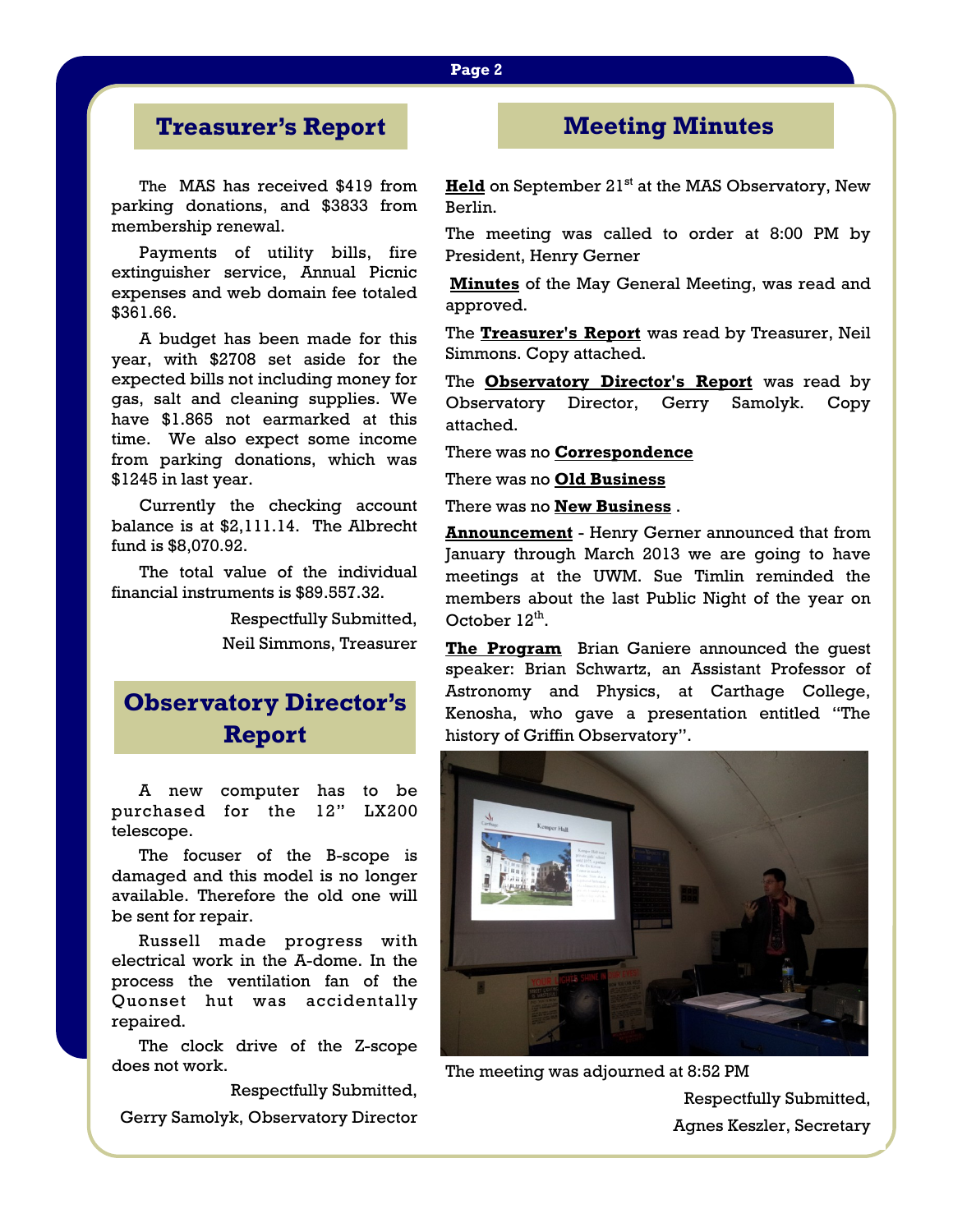## **Member's Astrophoto - The North America Nebula**



The North America Nebula (NGC 7000) is an emission nebula in the constellation Cygnus, close to Deneb.

 The image is a combination of two 500 seconds exposures taken with an 8" Schmidt-Cassegrain Celestron telescope with a HyperStar-F2. The camera is a single color QHY PRO8 CCD with Orion 80mm short tube Starshoot autoguider. It is preprocessed with Nebulosity2 and Photoshop software.

Astrophoto taken by Raymond D. Horvath on September 25<sup>th</sup> 2012

# **Public Night on the Possibility of End of the World on December 21st**



The final Public Night of 2012 was held on October 12. Once again we were lucky with the weather. The clear sky and the topic: "Is the world going to end?" attracted a big crowd. Sue Timlin gave a presentation in which she confuted "popular" doomsday theories using scientific/astronomical data. The guests had a chance to view several objects through the B-scope, and the two Obsession telescopes.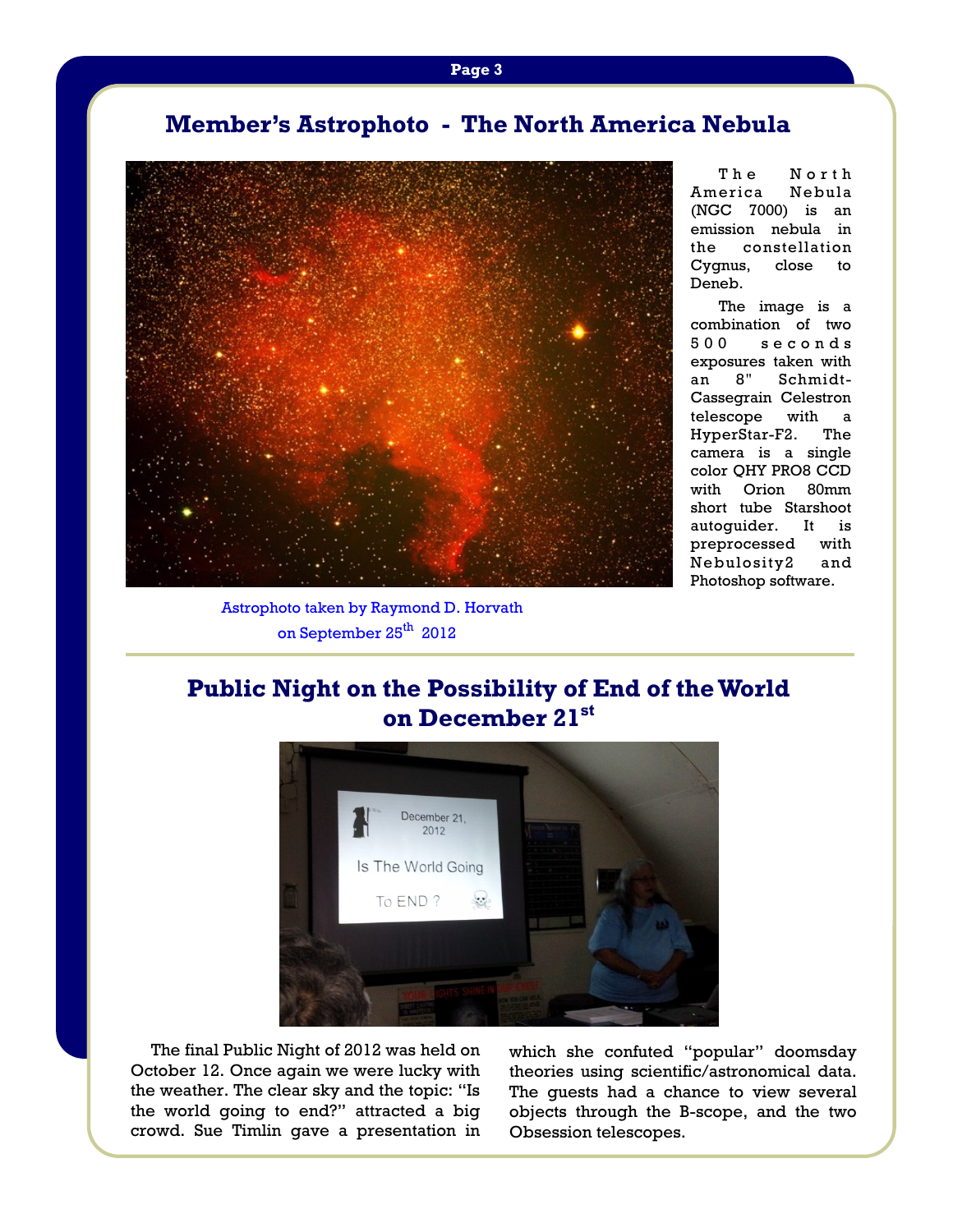# **In the Astronomical News**

#### **A "Dream Comet" Heading Our Way?**

Faint, distant comets get discovered all the time, usually by robotic telescopes that sweep up huge swaths of sky every clear night. Most come and go quietly. But a new find made on September 24th by a pair of amateur sky sleuths has the astronomy world atwitter (in this word's traditional *and* modern connotations) with the prospect that it could become very bright late next year.

It was first spotted as a faint, 18.8-magnitude object in images taken by Vitali Nevski (in

Belarus) and Artyom Novichonok (in Russia) using a 16-inch (0.4-m) reflector that's part of the worldwide International Scientific Optical Network (ISON). "We could not be certain that it was a comet," Novichonok explains, "because the scale of our images is quite small [2 arcseconds per pixel], and compact."

nature using the larger NASA / JPL reflector at Majdanak

Observatory in Uzbekistan, but by then other astronomers had done likewise. According to naming conventions established by the International Astronomical Union, that one day of uncertainty led to the comet being generically named "ISON" instead of "Nevski-Novichonok". Its formal designation is C/2012 S1.

 Naming uncertainties aside, we already know a lot about this object, thanks to two sets of prediscovery images dating to last December and January. The comet is inbound from the Oort Cloud and will pass *very* close to the Sun — just 725,000 miles (1.2 million km) from its white-hot photosphere — on November 28, 2013. Before then and thereafter (if it survives perihelion), Comet ISON could put on a spectacular show.

 In fact, the geometry could make C/2012 S1 a "dream comet," as one eager skywatcher has commented, because it will swing just 40 million miles (0.4 astronomical unit) from Earth a few weeks after perihelion, when it will be high in moonless, northern skies after sunset. Initial predictions by the IAU's Minor Planet Center suggest that Comet ISON could peak at magnitude –10 or brighter at perihelion (when it will be just 1° from the Sun), and that it could remain visible to the unaided eye from early November to the first weeks of 2014.

 An added bonus is that the comet passes very close to Mars in early October 2013 and could potentially be observed by the sensitive Mast Cameras on the rover Curiosity.



arcseconds per pixer<sub>1</sub>, and As plotted by the Jet Propulsion Laboratory's "Horizons"<br>the object was very system Comet ISON (C/2012 S1) will pass very closely The next night they At that time it might be at least magnitude 10, bright  $-$  it's still  $6\frac{1}{4}$  a.u. from confirmed its cometary enough to be spotted despite very strong solar glare. very system, Comet ISON (C/2012 S1) will pass very closely to the Sun - but not crash into it - in late November 2013.

 Of course, a lot can happen in the coming year. I'm old enough to recall how the much-heralded Comet Kohoutek (C/1973 E1), whose apparition was overhyped, ultimately proved very disappointing (read: "complete dud"). And

yet, Comet ISON has "turned on" very early the Sun, well beyond Jupiter's orbit. Moreover, its orbit

bears striking similarity to that of the Great Comet of 1680, a dazzler with a very long tail so bright that that reportedly could be seen in daylight. Dynamicists are wondering whether that object and Comet ISON are fragments of the same parent body.

 Regardless, it's been a long dry spell since Comet Hale-Bopp (C/1995 O1) put on its longrunning show in 1997 — though Comet 17P/ Holmes briefly caught our eye in 2007). Now prospects are good for beautiful appearance from not one but *two* celestial visitors next year. Comet Pan-STARRS could provide the warm-up act in March, followed by headliner Comet ISON eight months later.

by Kelly Beatty